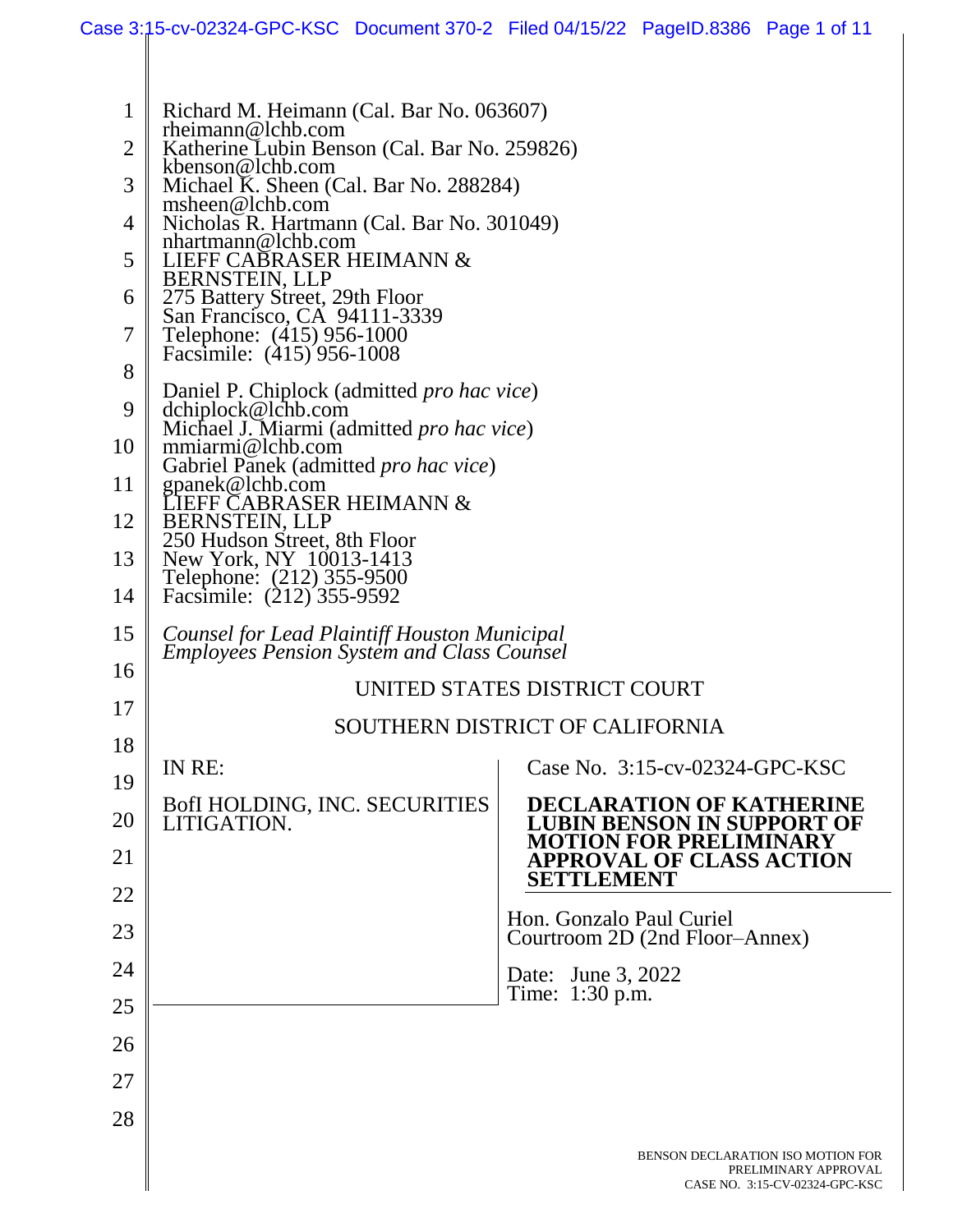1

I, Katherine Lubin Benson, declare as follows:

3 4 5 6 7 8 1. I am an attorney duly licensed to practice law in the State of California and am admitted to practice in this Court. I am a partner at the law firm Lieff Cabraser Heimann & Bernstein, LLP ("Lieff Cabraser"), which serves as counsel for Court-appointed Lead Plaintiff Houston Municipal Employees Pension System ("Plaintiff" or "HMEPS") and as Class Counsel in the above-captioned action. I submit this declaration in support of Plaintiff's Motion for Preliminary Approval of Class Action Settlement.

9 10 11 12 13 14 15 16 2. After over six years of vigorously contested litigation, Plaintiff and Defendants BofI Holding, Inc. ("BofI" or the "Bank"), Gregory Garrabrants, James Argalas, Paul J. Grinberg, Andrew J. Micheletti, and Nicholas A. Mosich have reached a settlement to resolve this securities class action. Under the proposed settlement, BofI's insurers will, on behalf of Defendants, create a \$14.1 million cash fund to compensate Class members who were damaged by Defendants' alleged misstatements regarding the Bank's underwriting standards and internal controls. This is a significant recovery for the Class.

17 18 19 20 21 22 23 24 25 26 27 28 3. The proposed settlement is fair, reasonable, and adequate. Plaintiff and Class Counsel vigorously prosecuted this action on behalf of the Class and developed a deep understanding of the strengths and weaknesses of the action. Plaintiff's claims survived three challenges to the pleadings and prevailed on appeal to the Ninth Circuit; Plaintiff (over Defendants' opposition) successfully obtained certification of a Rule 23(b)(3) class; and the parties engaged in over a year of discovery. Notwithstanding its confidence in the merits of its claims, Plaintiff recognizes the challenge of proving at trial that Defendants covered up BofI's risky lending practices and deficient internal controls thereby causing damage to the Bank's shareholders. The Settlement—which is the product of extensive, arms' length negotiations with the assistance of experienced mediator Hon. Daniel P. Weinstein (Ret.)—ensures substantial and meaningful relief for Class members.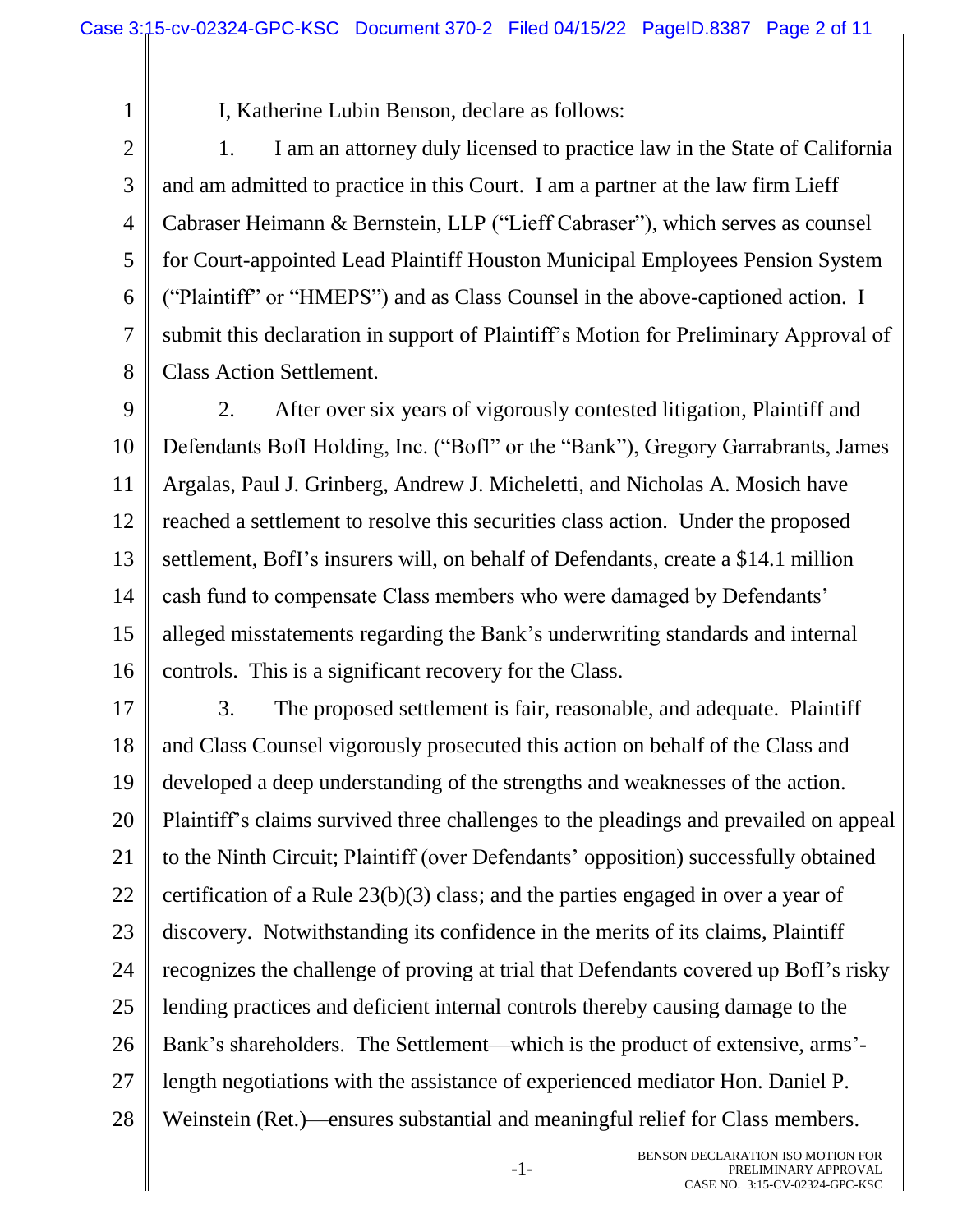# **I. BACKGROUND OF THE ACTION**

## **A. The Pleadings and Appeal**

3 4 5 6 4. Following the filing of the Erhart Complaint, $\frac{1}{1}$  several investors commenced proposed class actions. *See* ECF No. 1. This Court consolidated the actions and appointed HMEPS and lead plaintiff and Lieff Cabraser as lead counsel. ECF No. 23.

7 8 9 10 5. Plaintiff and Class Counsel extensively investigated the nature of the claims in this action, including by speaking with numerous former Bank employees who served as confidential witnesses ("CWs") in the complaints. On April 11, 2016, Plaintiff filed its consolidated amended complaint ("CAC"). ECF No. 26.

11 12 13 14 15 16 17 18 6. Over the next two years, the parties engaged in four separate rounds of highly contested pleadings challenges: two rounds of motions to dismiss pursuant to Rule 12(b)(6), which were granted in part and denied in part; a motion for judgment on the pleadings under Rule 12(c), which was granted in full with leave to re-plead, after which Plaintiff filed the Third Amended Complaint; and a final motion to dismiss pursuant to Rule 12(b)(6), which the Court granted with prejudice. Following that order, the Court entered judgment in Defendants' favor. ECF No. 157. Plaintiff appealed. ECF No. 158.

19 20 21 22 23 24 25 26 7. Over the ensuing eight months, the parties briefed the appeal, and a panel of the Ninth Circuit heard oral argument on January 7, 2020. On October 8, 2020, the Ninth Circuit issued its opinion, reversing and remanding in part. *In re BofI Holding, Inc. Sec. Litig*., 977 F.3d 781 (9th Cir. 2020). The appellate court held Plaintiff had "adequately pleaded a viable claim under § 10(b) and Rule 10b-5 for the two categories of misstatements the district court found actionable, with the Erhart lawsuit serving as a potential corrective disclosure." *Id.* at 798. The Erhart Complaint "disclosed facts that, if true, rendered false BofI's prior statements about

27

<sup>28</sup>  $\overline{a}$ <sup>1</sup> *Erhart v. BofI Holding, Inc.*, No. 3:15-cv-2287-BAS-NLS (S.D. Cal. Oct. 13, 2015) (ECF No. 1).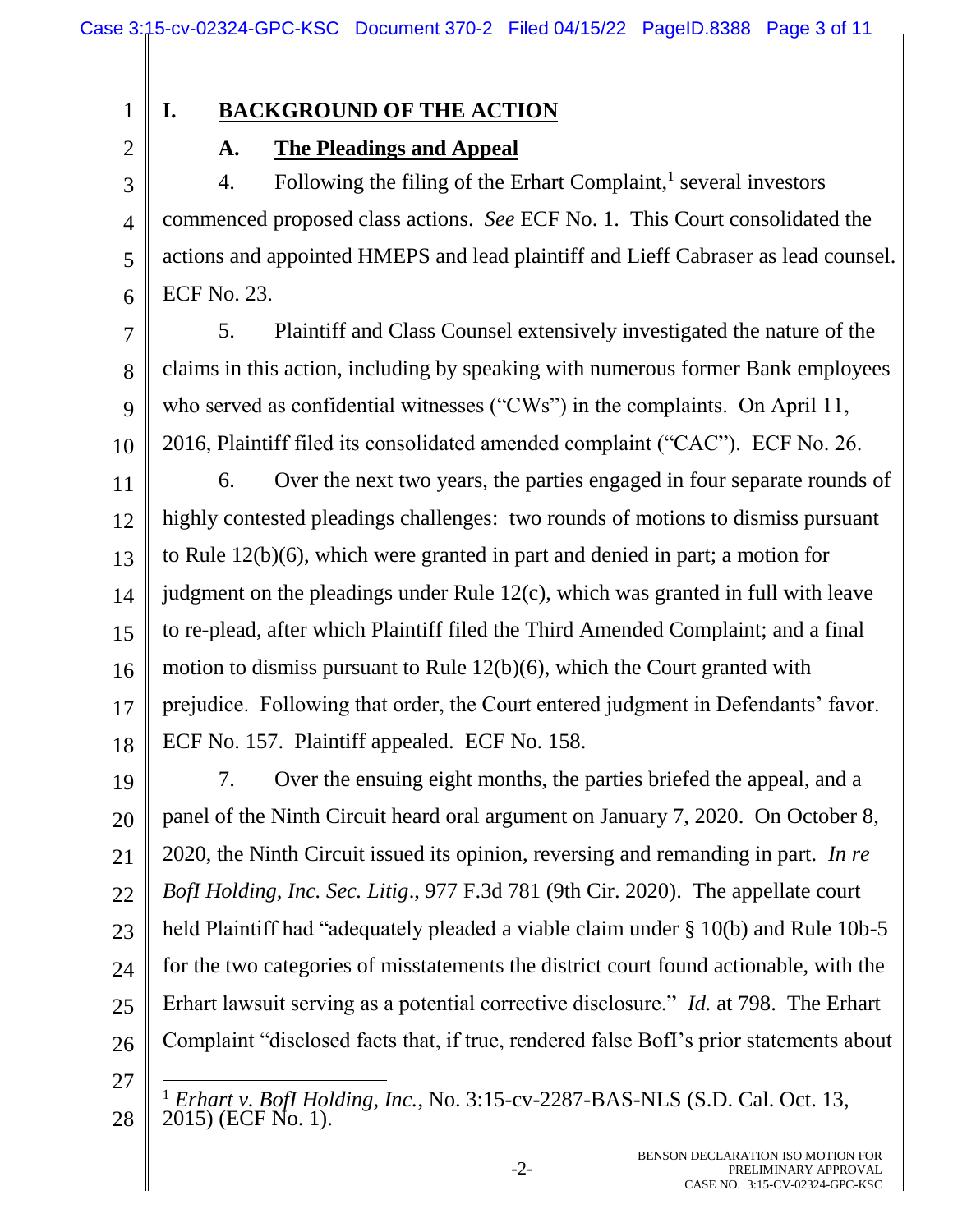1 2 3 4 5 its underwriting standards, internal controls, and compliance infrastructure." *Id.* at 793. The Ninth Circuit separately affirmed the Court's conclusions that the *Seeking Alpha* articles did not constitute corrective disclosures, and that Plaintiff failed to allege the falsity of alleged misstatements concerning government and regulatory investigations. *Id.* at 794–98.

6

## **B. The Parties Engaged In Discovery.**

7 8 8. Between December 2020 and February 2022, the parties exchanged voluminous discovery and vigorously litigated a substantial number of issues.

9

#### **1. Plaintiff's Written Discovery From Defendants**

10 11 12 13 14 15 9. On December 23, 2020, Plaintiff served its first set of requests for production of documents, which contained forty-seven individual document requests. Thereafter, Plaintiff served seven subsequent sets of requests for production, five sets of interrogatories, and one set of requests for admission. In total, Plaintiff propounded 106 document requests, 21 interrogatories, and 2 requests for admission.

16 17 10. Over the course of discovery, in response to Plaintiff's discovery requests, Defendants produced 89,041 documents totaling 633,885 pages.

18 19 20 21 22 23 24 25 26 27 28 11. Plaintiff's review and analysis of Defendants' documents was aided by use of technology-assisted review ("TAR") process. Using artificial intelligence to analyze Defendants' documents, TAR allowed Plaintiff to conserve resources and maximize efficiency by identifying and isolating the documents most relevant to Plaintiff's case. The TAR process began with manual review of a subset of documents, which attorneys previously identified through a manual review as highly relevant. This so-called "seed set" of documents was then fed into the TAR program. The program developed an algorithm (based on classifying, categorizing, and identifying patterns within the text of a document) to conduct an automated review of other documents in the production to identify the most relevant ones for priority review by attorneys. As Plaintiff's counsel continued to manually review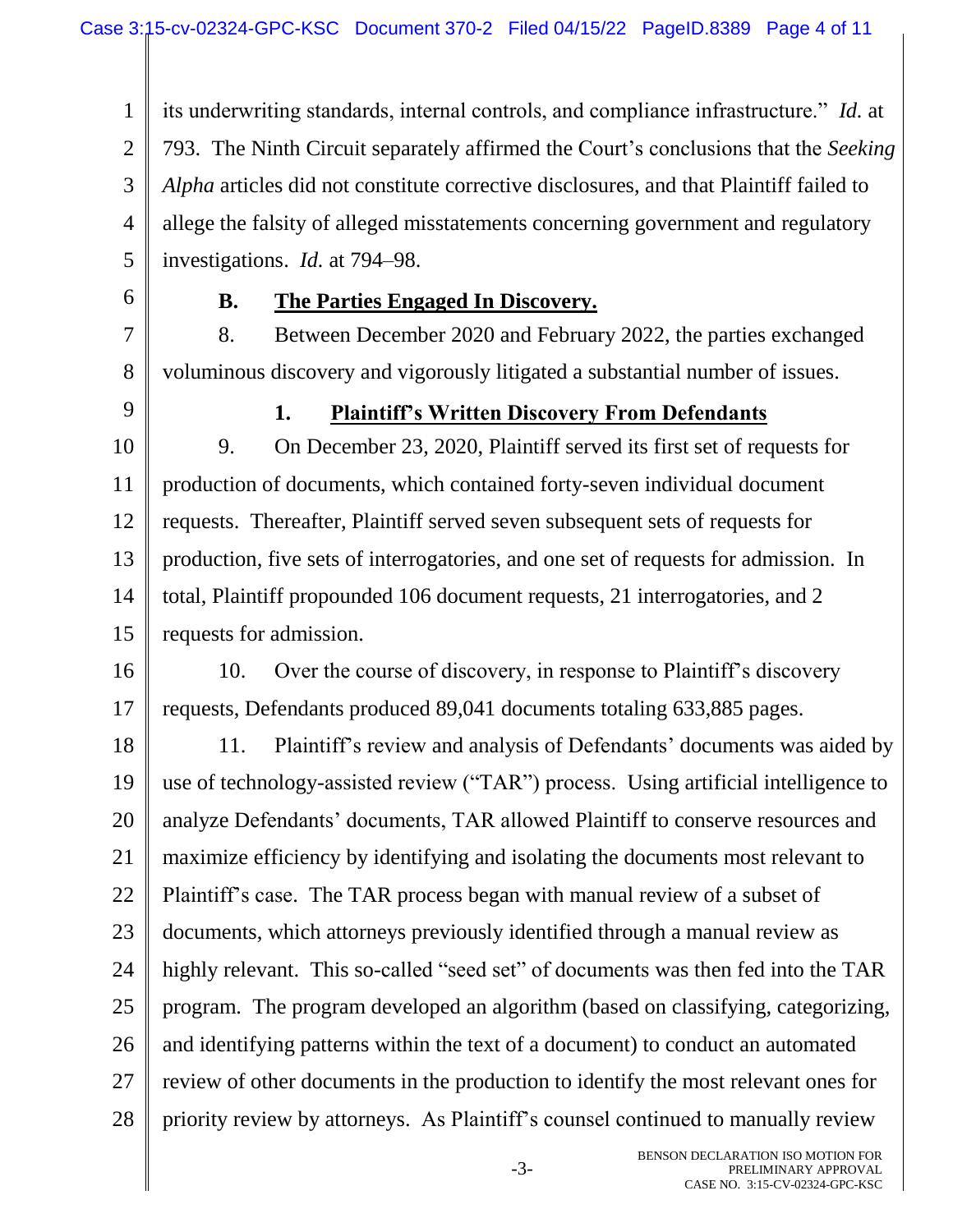1 2 3 4 5 6 7 8 9 10 11 12 13 14 15 16 17 18 19 20 21 22 23 24 25 26 27 28 and code new documents, the results of that review were fed back into the TAR program, which recalibrated its learning process on a continuous basis. **2. Defendants' Written Discovery from Plaintiff** 12. Beginning on February 26, 2021, Defendants served a total of 145 document requests, 24 interrogatories, and 1 request for admission. 13. Over the course of discovery, in response to Defendants' discovery requests, Plaintiff produced 47 documents totaling 892 pages. **3. Third-Party Discovery** 14. On May 28, 2021, Plaintiff issued document subpoenas on the following third parties: (i) BDO USA, LLP; (ii) Crowe, LLP; (iii) Center Street Lending; (iv) OnDeck Capital; (v) PropelTax/Propel Financial; and (vi) Quick Bridge Funding LLC. Over the course of discovery, these entities collectively produced 2,037 documents totaling 23,043 pages. 15. In addition, the parties issued several document and deposition subpoenas to individual witnesses. Over the course of discovery, those witnesses collectively produced 78 documents totaling 176 pages. **4. Deposition Discovery** 16. The parties' extensive document discovery efforts were supplemented by deposition testimony from several key witnesses. Plaintiff deposed three witnesses, and Defendants deposed six witnesses. Key deponents included: Gregory Brunt, Chief Investment Officer at HMEPS; Rhonda Smith, former Executive Director at HMEPS (pursuant to Rule 30(b)(6)); Peter Neumeier, an investment manager for HMEPS; Jan Durrans, EVP and Chief of Staff and Chief Performance Officer at BofI; and Ron Pitters, Chief Information Officer at BofI (pursuant to Rule 30(b)(6)). At the time they reached a settlement in principle of the claims in this action, the parties had scheduled twenty-one additional depositions which were set to occur between March 2, 2022 and April 15, 2022.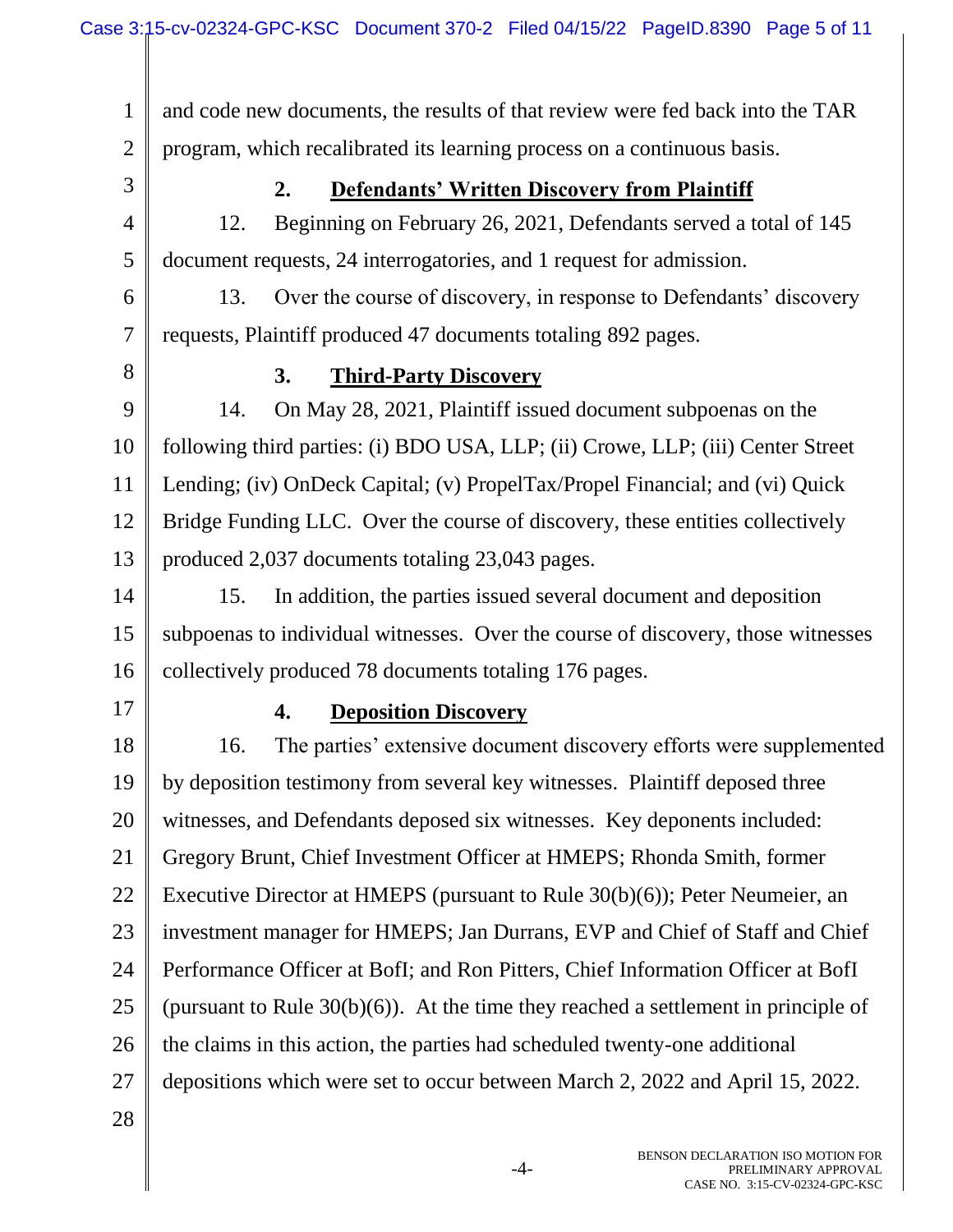## **C. The Parties Vigorously Litigated Numerous Discovery Disputes.**

2 3 4 5 6 17. Throughout the discovery process, the parties met and conferred regarding numerous issues and, when appropriate, brought disputes to Judge Crawford's attention in accordance with her Chambers Rules. In every instance, the parties presented their argument orally or in writing to Judge Crawford and/or her law clerk.

7 8 9 10 11 12 18. The parties raised at least seventy-seven distinct discovery disputes for judicial determination. In addressing these disputes, the parties spent countless hours meeting and conferring to narrow the scope of their disputes, conferring with Judge Crawford's law clerk regarding these disputes, and appearing before Judge Crawford for oral argument. The parties' disputes covered nearly every facet of discovery.

13 14 15 16 17 18 19 20 21 19. On February 22, 2021, the parties identified and brought to the Court's attention four threshold disputes for judicial determination: (i) the relevant time period for discovery; (ii) whether Defendants must produce discovery from the Erhart Action; (iii) whether Defendants must produce information relating to underwriting standards and credit quality; and (iv) whether Defendants must produce documents all of the internal control, compliance infrastructure, and risk management deficiencies alleged in the TAC. *See* ECF No. 181. On February 26, 2021, Judge Crawford issued an order regarding these threshold disputes. ECF No. 182.

22 23 24 20. Defendants objected to certain aspects of Judge Crawford's February 26 order. ECF No. 183. On May 6, 2021, Judge Curiel issued an order overruling Defendants' objections. ECF No. 196.

25 26 27 21. In addition, the parties raised several disputes that affected discovery as a whole, including the appropriate number and identity of document custodians, search terms, and the assertions of the attorney-client privilege, work product

28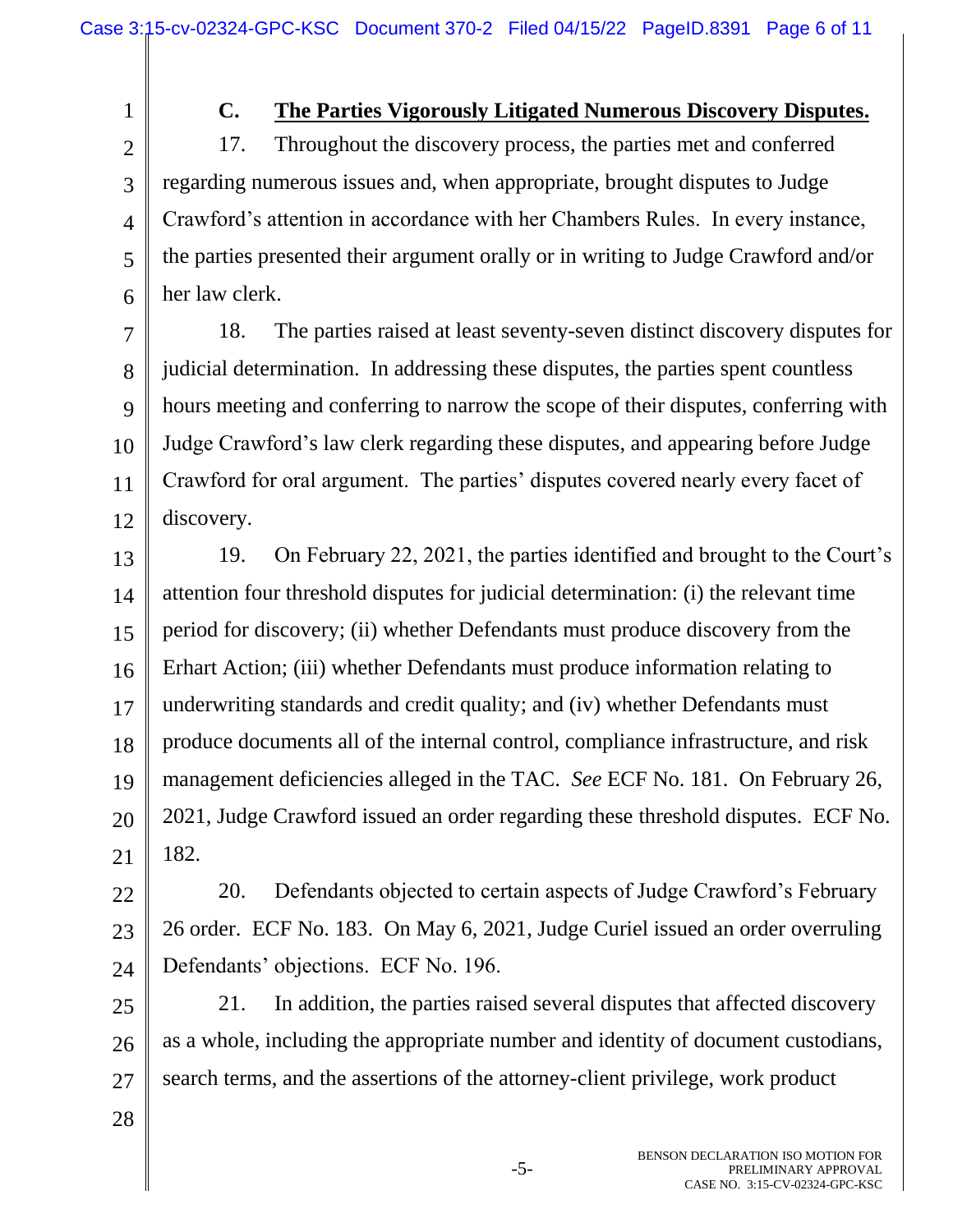1 2 doctrine, and the bank examination privilege. *See, e.g.*, ECF Nos. 193, 250, 292, 296, 308, 338.

3 4 5 6 7 8 9 22. Plaintiff raised many specific issues including, among other things, requests to compel documents and information relating to: (i) loans issued by the Bank during the relevant period; (ii) BofI's policies and practices concerning internal controls, underwriting, and human resources; (iii) personnel files for key witnesses; and (iv) deposition testimony from the Erhart Action and related actions. *See, e.g.*, ECF Nos. 189, 206, 218, 236, 257, 274, 292, 297, 300, 301, 312, 340, 361.

10 11 12 23. In addition, on at least two occasions, the parties raised disputes arising from Plaintiff's deposition subpoenas to third-party witnesses. *See, e.g.*, ECF Nos. 308, 315, 316, 331, 338, 344.

13 14 15 16 24. On multiple occasions, the parties sought further relief from this Court by objecting to Judge Crawford's discovery rulings. *See, e.g.*, ECF Nos. 183, 214, 343, 344, 354. Three such objections were pending before this Court at the time when the parties reached a settlement in principle. *See* ECF Nos. 343, 344, 354.

17 18 19 20 21 22 23 25. From September through December 2021, the parties held nine biweekly telephonic discovery conferences before Judge Crawford. These conferences required preparation by counsel. The conferences effectively assisted the parties in mediating disputes that would have otherwise required formal court intervention. The parties also appeared before Judge Crawford where individual disputes required it, including for an all-day in-person conference on December 20, 2021.

24

### **D. Plaintiff Successfully Certified a Class.**

25 26 27 28 26. Plaintiff moved to certify a class of investors on May 28, 2021. ECF No. 205. Defendants opposed, asserting that the predominance element was not satisfied because Plaintiff had not met the requirements of *Comcast Corp. v. Behrend*, 569 U.S. 27 (2013). ECF No. 211. Plaintiff replied on July 23, 2021.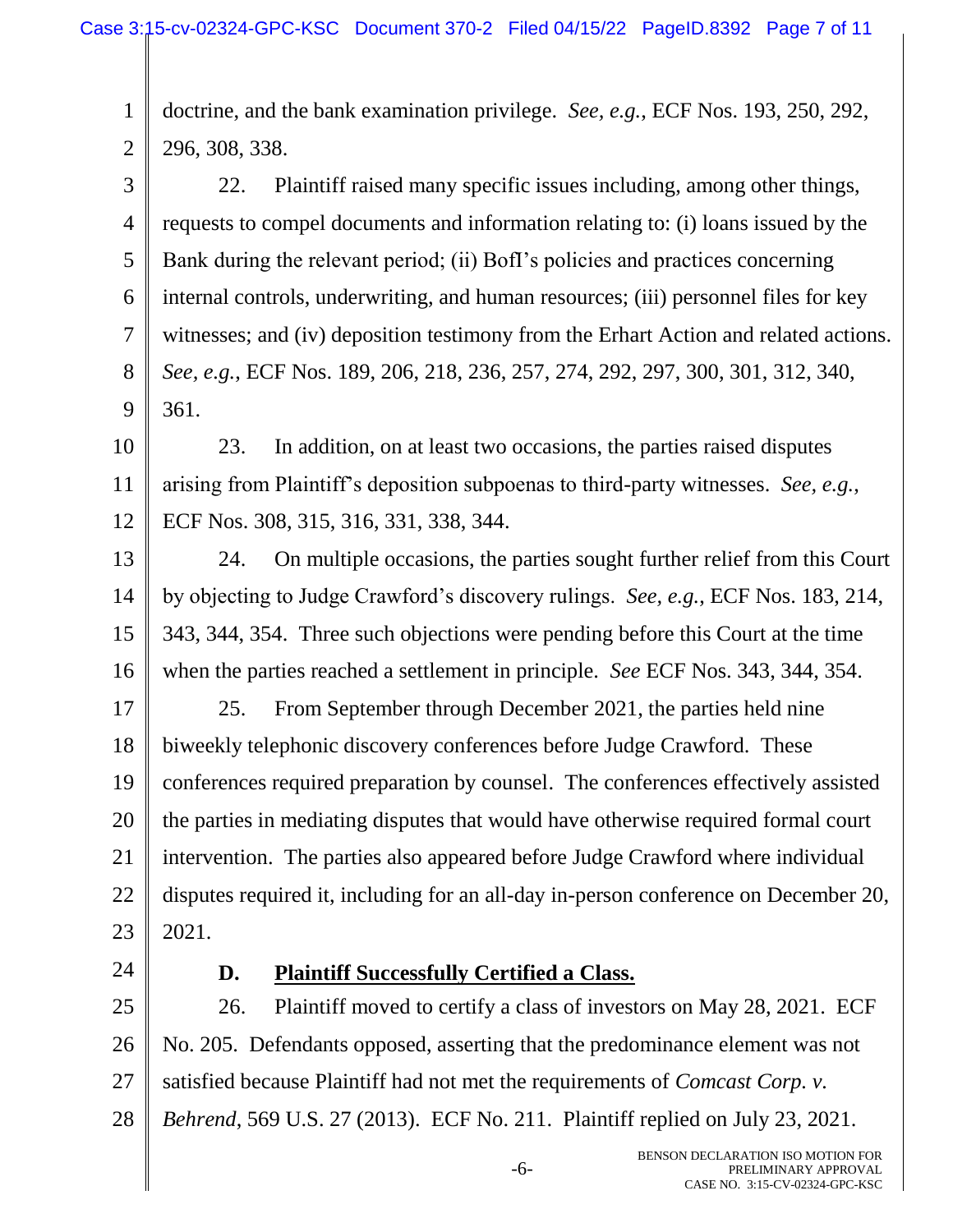1 2 3 4 5 6 7 8 9 ECF No. 226. The parties exchanged expert reports in connection with the class certification motion, and Defendants deposed Plaintiff's expert. After a hearing (ECF No. 245), the Court granted Plaintiff's motion and certified a Class consisting of all persons and entities that, during the period from September 4, 2013 through October 13, 2015, inclusive, purchased or otherwise acquired shares of the publicly traded common stock of BofI, as well as purchasers of BofI call options and sellers of BofI put options, and were damaged thereby. ECF No. 247. The Court also appointed HMEPS as Class Representative, and Lieff Cabraser as Class Counsel. *Id.*

10 11 12 13 14 27. The Court approved Plaintiff's proposed notice plan and directed notice to the Class on December 21, 2021. ECF No. 324. The notice period concluded on March 21, 2022. In total, nine requests for exclusion were received, only one of which constitutes a valid timely request. ECF No. 368 (Declaration of Luiggy Segura) ¶ 18.

- 15
- **II. MEDIATION AND SETTLEMENT**
- 16

### **A. Mediation with Judge Daniel Weinstein (Ret.)**

17 18 19 20 21 22 28. In late 2021, the Parties retained the Honorable Daniel Weinstein (Ret.) of JAMS, as a third-party neutral. The parties held a mediation session by Zoom with Judge Weinstein on January 13, 2022, which was attended by representatives from HMEPS, Defendants, and their insurers, in addition to counsel for all parties. Following the mediation session, the parties continued to communicate through Judge Weinstein about a potential resolution of the action.

23 24 25 26 27 28 29. On February 23, 2022, the parties reached an agreement in principle to settle all claims in the matter. The parties notified the Court of the settlement that evening. ECF No. 365. Thereafter and in furtherance of that agreement in principle, the parties negotiated and signed a Term Sheet reflecting the material terms of the agreement, which was executed on February 28, 2022, and then modified by written agreement on March 7, 2022.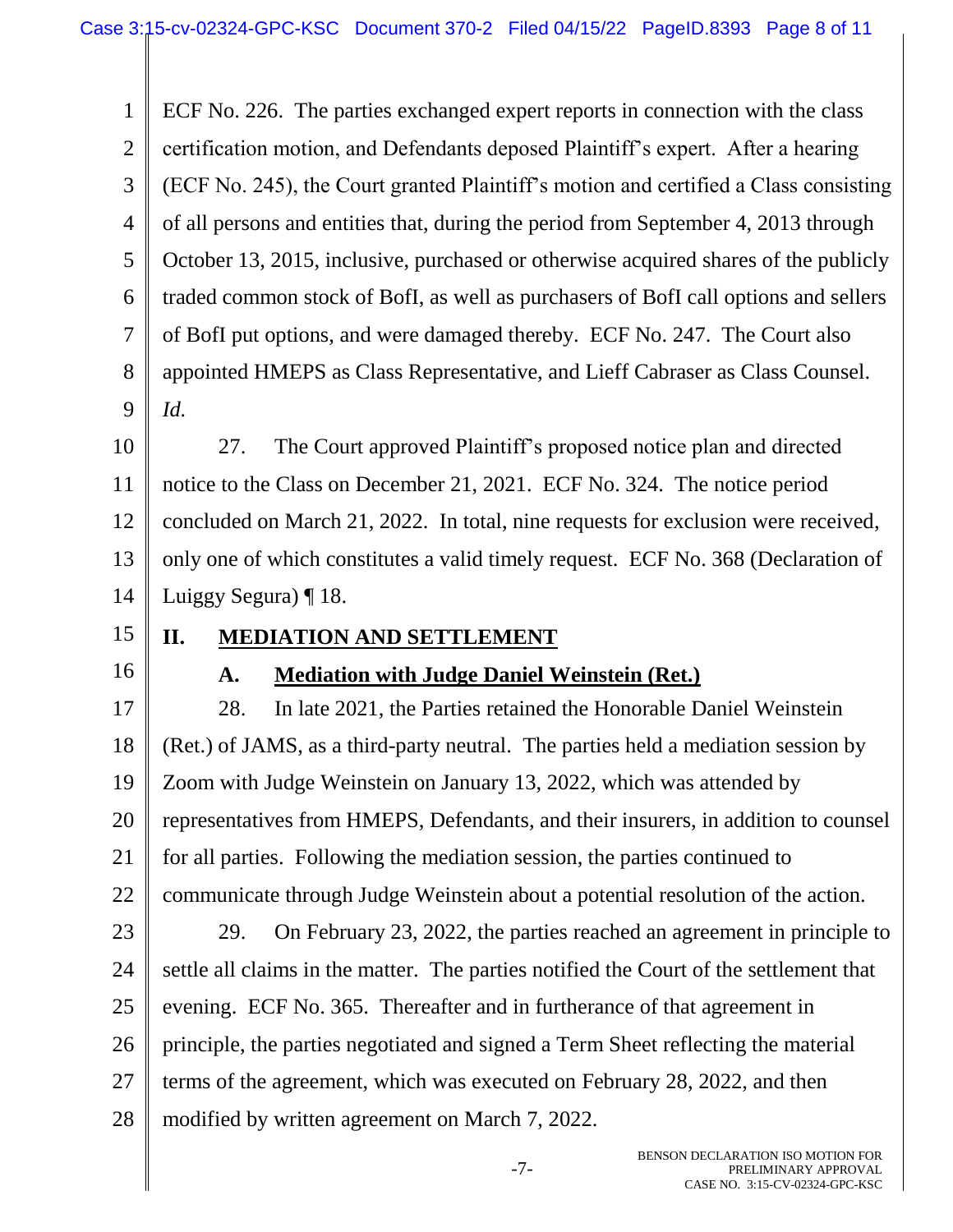3

#### **B. The Stipulation and Agreement of Settlement**

30. On April 13, 2022, the parties executed the Stipulation and Agreement of Settlement (the "Settlement").

4 5 6 7 8 9 10 11 12 13 31. The Settlement defines the Class as "the Class certified in this Action on August 24, 2021." Settlement ¶ 1.7. On that date, the Court certified a Class consisting of "all persons and entities that, during the Class Period, purchased or otherwise acquired shares of the publicly traded common stock of BofI, as well as purchasers of BofI call options and sellers of BofI put options, and were damaged thereby." ECF No. 247 at 3, 21. Excluded from the Class are Defendants and the officers and directors of the Company at all relevant times, as well as members of their immediate families and their legal representatives, heirs, successors or assigns, and any entity in which Defendants have or had a controlling interest. Settlement  $\P$  1.7.

14

15 16 17 18 19 20 21 22 23 24 32. The Settlement provides for a payment of \$14.1 million to a common Settlement Fund on behalf of the already-certified Class. Settlement ¶¶ 1.30, 4. In return for this payment, Lead Plaintiff and Class Members will release all claims that have been or could have been asserted against Defendants, relating to the facts, events, and transactions alleged in this action. Settlement ¶ 1.25. No portion of the \$14.1 million Settlement Fund will revert to Defendants. After deduction of noticerelated costs and any Court-approved award of attorneys' fees, reimbursement of litigation expenses, and service award to HMEPS as class representative, the Settlement funds will be distributed on a *pro rata* bases to all Class Members, as set forth in the proposed Plan of Allocation. Settlement ¶¶ 1.20, 1.23; Ex. A-1 to Stipulation of Settlement (Plan of Allocation in Notice).

25 26 27 33. Based on my and my firm's experience and knowledge about the facts and issues in this case, I believe that the Settlement reached in this litigation represents an excellent result that is in the best interests of the Class Members. I

28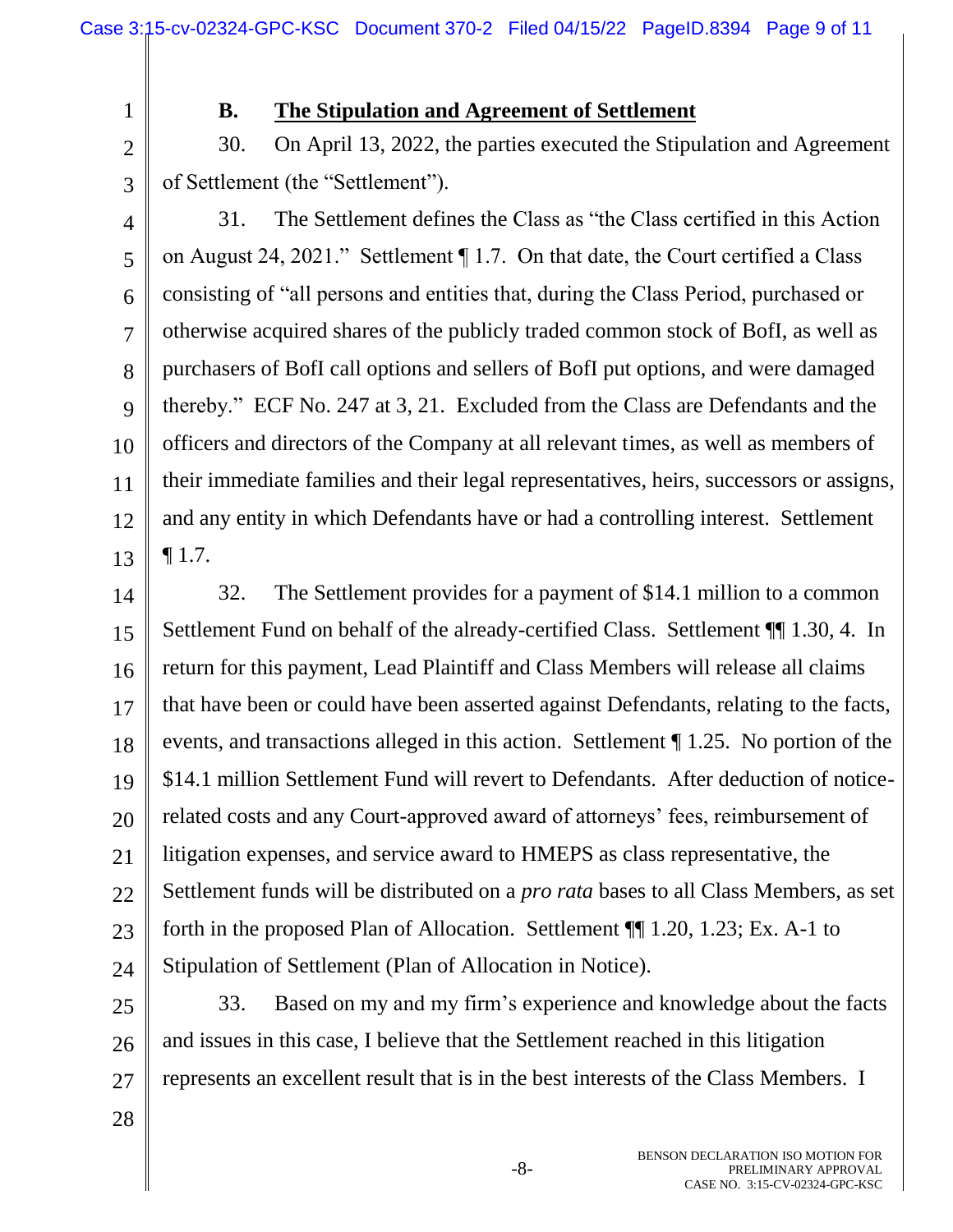1 2 reach this conclusion after considering both the amount of the Settlement Fund and the risk, expense, complexity, and likely duration of continued litigation.

3 4

#### **III. PLAINTIFF'S AND CLASS COUNSEL'S ANTICIPATED MOTION FOR ATTORNEYS' FEES, REIMBURSEMENT OF LITIGATION EXPENSES, AND SERVICE AWARD**

5 6 7 8 9 10 11 34. Following entry of an order granting Plaintiff's Motion for Preliminary Approval and directing notice of the Settlement to the Class, Class Counsel will move the Court for an award of reasonable attorneys' fees of no more than 25% percent of the Settlement Fund (\$3,525,000). Through March 25, 2022, Class Counsel's unaudited lodestar is approximately \$13.9 million covering approximately 26,661 hours of work at Class Counsel's 2022 rates. The lodestar will be further audited prior to submission of the motion for attorneys' fees.

12 13 14 15 16 17 35. Class Counsel will also seek reimbursement of no more than \$1.4 million in reasonably incurred litigation expenses, which includes, among other things, expert witness costs, investigation costs, class notice costs, and the hourly fee for the law firm that acted as independent counsel for several former BofI employees in this Action and the Erhart action. The litigation expenses will be subject to audit.

18 19 20 21 22 23 24 25 36. Plaintiff will request a service award of up to \$15,000 to compensate it for time spent pursing the matter on behalf of the Class. HMEPS has been an exemplary representative of the Class in the over six years since it was appointed Lead Plaintiff. During that time, HMEPS oversaw Class Counsel's work on the pleadings, appeal, and class certification, attended the Early Neutral Evaluation meeting with Judge Crawford in 2017, participated in discovery including producing documents and producing two HMEPS employees to sit for deposition, and participated in the settlement negotiations, including the mediation.

26 27 28 37. Plaintiff and Class Counsel will substantiate these requests in their anticipated Motion for an Award of Attorneys' Fees, Reimbursement of Litigation Expenses, and Lead Plaintiff's Service Award.